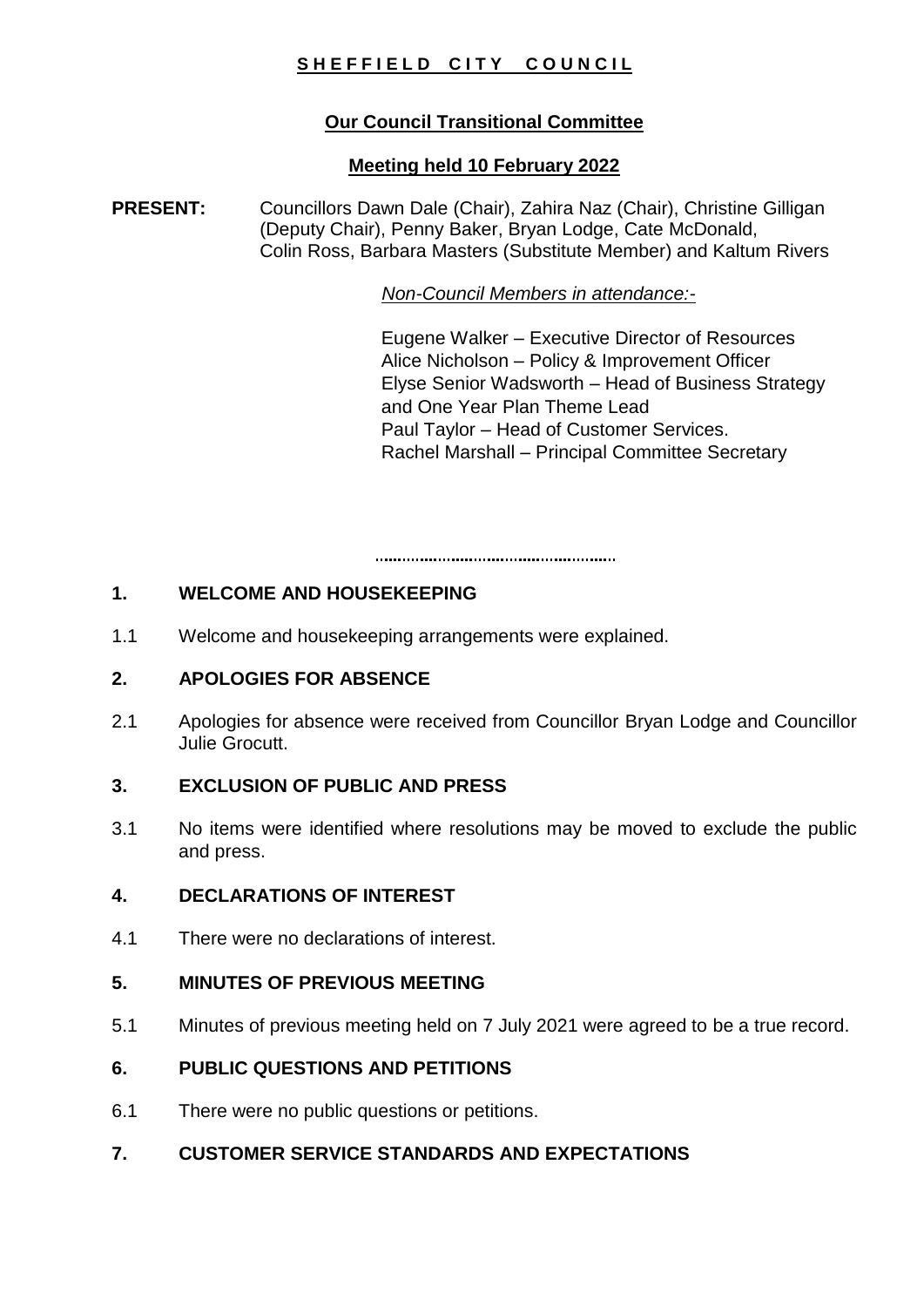- 7.1 The Committee received a report of Eugene Walker, Executive Director of Resources setting out the 2 main application of standards and how they can help to improving customer experience.
- 7.2 Present for this item was Elyse Senior-Wadsworth (Head of Business Strategy and One Year Plan Theme Lead) and Paul Taylor (Head of Customer Services). It was acknowledged that the current standard being offered to customers is below expectation and the Committee have been asked to use their knowledge and experience to describe the future experience of a customer, what their ambitions are for customers so that Council officers deliver improvements that make steps towards an ambitious commitment to customers. Identify any gaps in knowledge and understanding.
- 7.3 The report contained information on Customer Focus New Beginnings. It highlighted the significant improvements to be made, knowing what 'good' would look like, the Role of Standards, the LGA Peer Review, Getting it Right, Members Steering the Vision and Members setting the right application of Quality of Standards.
- 7.4 A presentation was also shared and contained slides on shaping the future, who the customers are, accessible services and future steps.
- 7.5 Members of the Committee made the following suggestions:
	- To make use of the technology available, look at reducing the volume of calls, log housing repairs via a designated online system, keep customers informed if someone is not able to attend a repair, phase sending out communications to reduce call volumes in any one day, ensure communications arrive before weekends, use mobile phones or voice activated systems to allows customers to book time slots for a call back, access a service within a reasonable time frame of 15 minutes, build in efficient and continuous data management, share caseloads between officers so staff absence does not delay a service, give customers reference numbers to act as a unique identifier to their query, communicate a response time, do not promise on things which cannot be delivered.
	- Form a set of overarching principles of how people are treated throughout the whole of the service.
	- Explore a phased approach to targeted work so that by the end of the 3 years the right standard is implemented across the organisation.
	- Look at where other councils have got things right and to look at some positive examples of good practice within SCC and to learn from previous mistakes.
	- Provide some statistics around wait times and call volumes and potentially use a chat feature to filter out some volume of queries.

It was recognised by Members that officers are working hard and that this piece of work is to explore the systems that need to change in order to provide support to allow them to do their jobs.

- 7.6 The following responses were given:
	- The LGA peer review highlighted a lot of improvements that are to be made. An initial starting point should be made where there will be a greater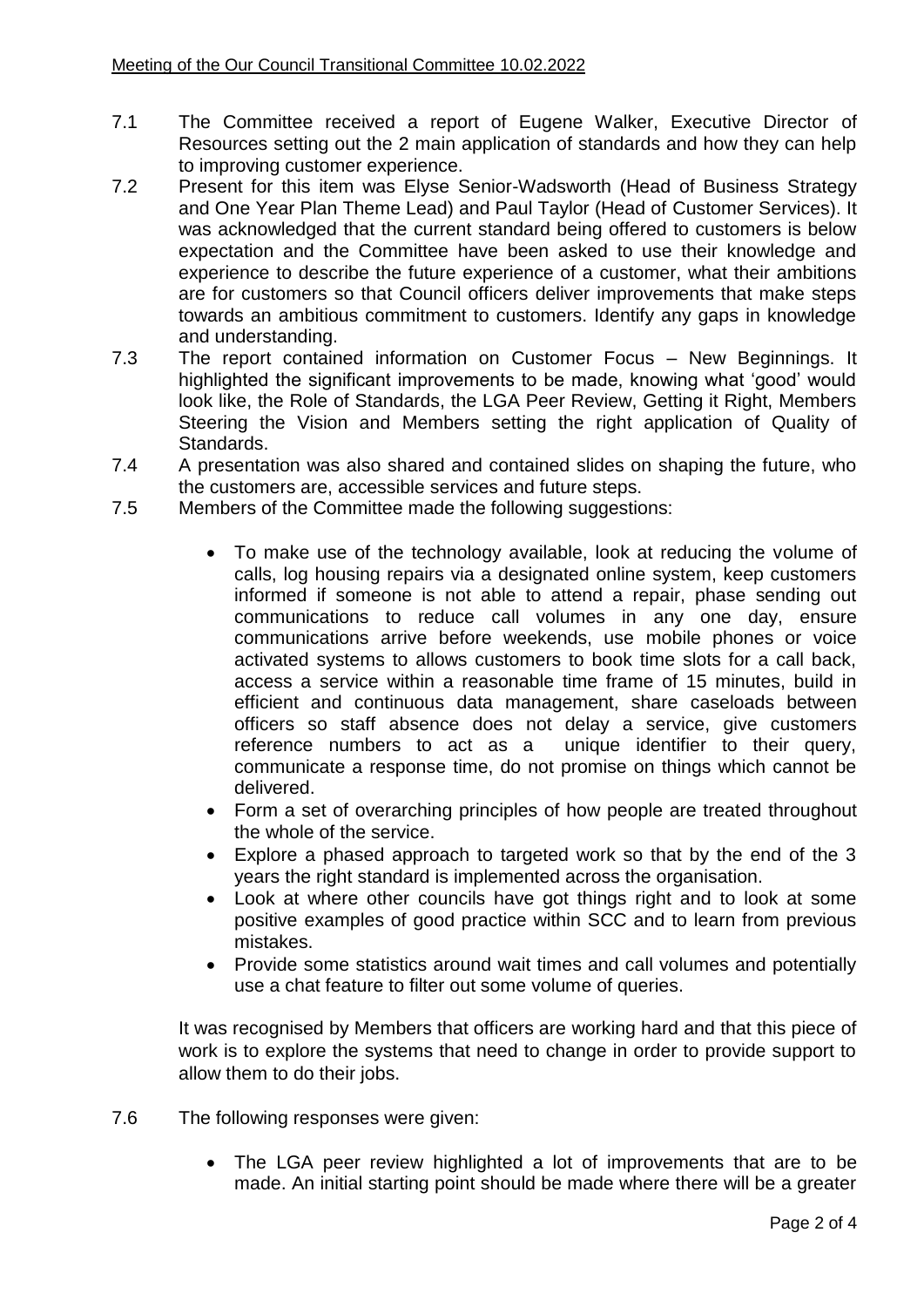impact. It was highlighted that by gaining an insight into the customers experiences will help reshape the service to meet customer needs and that the correct use of technology can be explored. It was noted that having measurable and reasonable standards is important.

- It was stated that moving to a qualitative approach is also important i.e dealing with customer queries in one go as opposed to rushing, which could result in further call backs. Technological improvements are being explored and for those customers that can access technology would help clear the queues for those that cannot.
- A designated repair line would still be presented with similar challenges due to the same resources but could potentially be made smoother by getting through more quickly.
- It was explained that by using a standards framework for the whole organisation, an improved service and experience would be delivered.
- It was explained that the data management would need to be improved by looking at how contacts are managed for a continuous experience for customers and looking at how to improve the connectivity of core council systems. A customer portal and the costs to this are currently being explored. It would be the hope that customers could create an account and track the progress of their queries.
- It was suggested to look at other areas of the council where learning has taken place and apply this into creating standards.
- It was explained that it is important to establish who the customers are when setting standards and this can be as broad as people who live, work and visit the city. It is thought that there is approximately a 3-year work plan concerning this piece of work and establishing a starting point is important.
- It was noted that setting expectations which can be achieved is also important as is the importance around accessible services and inclusivity.
- The industry standard framework standards in the report were referred to and Members were asked to explore which ones would be best to adapt moving forwards. It was explained that there is the hope to use the selfassessment tool to provide feedback to Members at the next meeting.
- Members were also asked for their suggestions to collate 'Postcards from the Future'.
- It was explained that benchmarking is taking place from work with other authorities including Birmingham. Leeds and Cardiff. It was stated that compliments are being captured and recorded where possible.
- It was stated that a web chat feature is on the verge of being released which will hopefully reduce volumes of calls and queries. Other web chat features and functionality are also being explored.
- Members were welcomed to come and listen in at the contact centre to get a feel for what is said.
- The ripple of effects of the pandemic were explained.
- 7.7 RESOLVED: That the Committee:
	- a. Set some overarching principles about how customers are treated in initial phases.